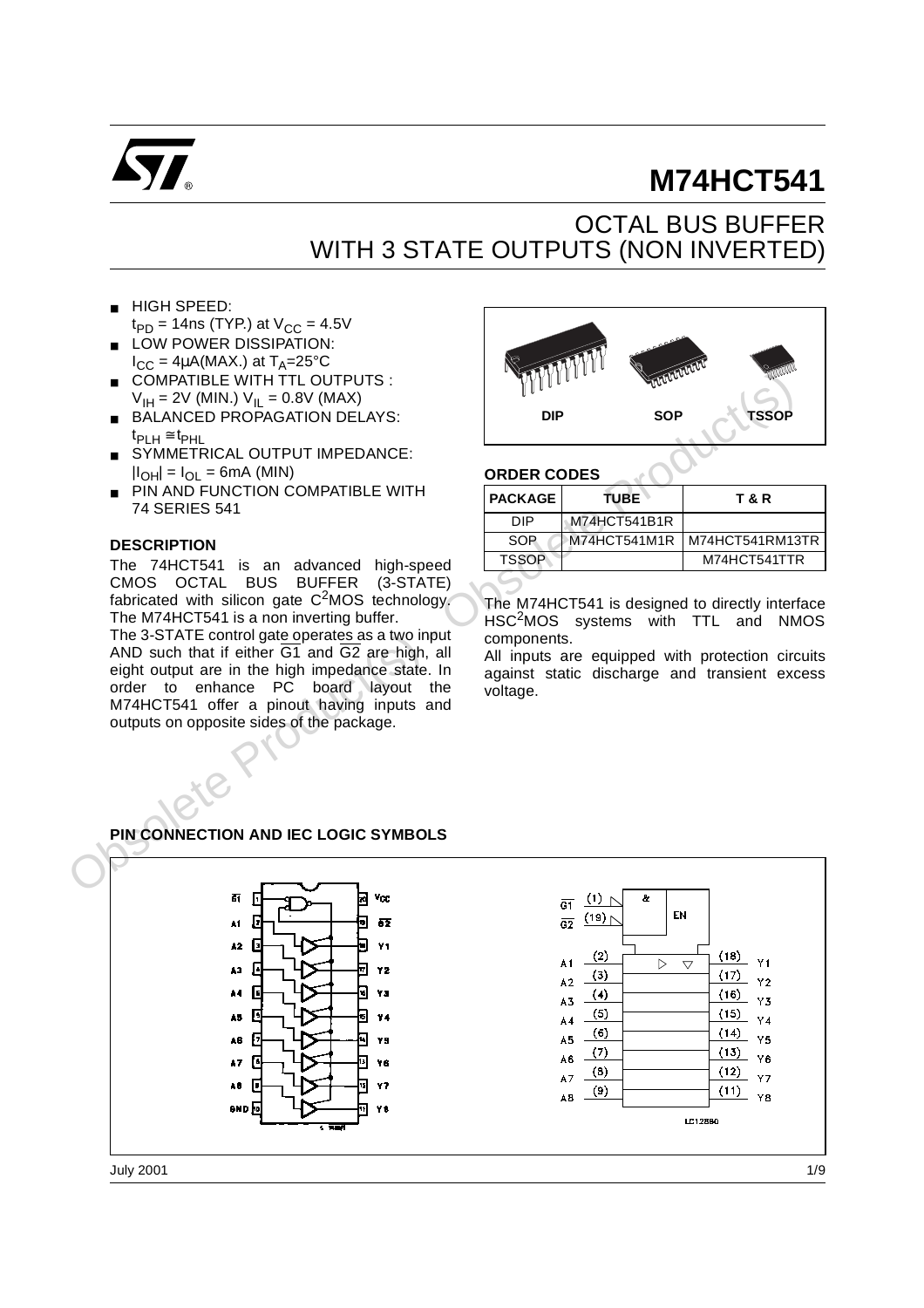# **M74HCT541**

## **INPUT AND OUTPUT EQUIVALENT CIRCUIT PIN DESCRIPTION**



| <b>PIN No</b>                        | <b>SYMBOL</b> | <b>NAME AND FUNCTION</b>    |
|--------------------------------------|---------------|-----------------------------|
| 1, 19                                | G1, G2        | <b>Output Enable Inputs</b> |
| 2, 3, 4, 5, 6,<br>7, 8, 9            | A1 to A8      | Data Inputs                 |
| 18, 17, 16,<br>15, 14, 13,<br>12, 11 | Y1 to Y8      | <b>Bus Outputs</b>          |
| 10                                   | GND           | Ground (0V)                 |
| 20                                   | Vcc           | Positive Supply Voltage     |

57

### **TRUTH TABLE**

|                                        | <b>INPUT</b>   |           | <b>OUTPUT</b> |
|----------------------------------------|----------------|-----------|---------------|
| G1                                     | G <sub>2</sub> | An        | Yn            |
|                                        |                | $\lambda$ |               |
|                                        |                | ⌒         |               |
|                                        |                |           |               |
| $\mathbf{v}$ $\mathbf{v}$ $\mathbf{v}$ |                |           |               |

# **ABSOLUTE MAXIMUM RATINGS**

| <b>TRUTH TABLE</b>                  |                                             |                  |                         |                                  |                |
|-------------------------------------|---------------------------------------------|------------------|-------------------------|----------------------------------|----------------|
|                                     |                                             | <b>INPUT</b>     |                         |                                  | <b>OUTPUT</b>  |
|                                     | $\overline{G1}$                             | G <sub>2</sub>   | An                      |                                  | Yn             |
|                                     | H                                           | X                | $\mathsf{X}$            |                                  | Z              |
|                                     | X                                           | H                | $\chi$                  |                                  | Z              |
|                                     | L                                           | L                | $\overline{\mathbb{H}}$ |                                  | $\overline{H}$ |
| X: Don't Care                       |                                             | L                | L                       |                                  | L              |
| Symbol                              | <b>ABSOLUTE MAXIMUM RATINGS</b>             | <b>Parameter</b> |                         | Value                            |                |
|                                     |                                             |                  |                         |                                  |                |
| $V_{\rm CC}$                        | Supply Voltage                              |                  |                         | $-0.5$ to $+7$                   |                |
| $V_{I}$                             | DC Input Voltage                            |                  |                         | -0.5 to $V_{CC}$ + 0.5           |                |
| $V_{\rm O}$                         | DC Output Voltage<br>DC Input Diode Current |                  |                         | $-0.5$ to $V_{CC}$ + 0.5<br>± 20 |                |
| Ιĸ<br>$I_{OK}$                      | DC Output Diode Current                     |                  |                         | ± 20                             |                |
| $\mathsf{I}_{\Omega}$               | <b>DC Output Current</b>                    |                  |                         | ± 35                             |                |
| I <sub>CC</sub> or I <sub>GND</sub> | DC V <sub>CC</sub> or Ground Current        |                  |                         | ±70                              |                |
| $P_D$                               | Power Dissipation                           |                  |                         | $500(*)$                         |                |
| $\mathsf{T}_{\mathsf{stg}}$         | Storage Temperature                         |                  |                         | $-65$ to $+150$                  |                |

Absolute Maximum Ratings are those values beyond which damage to the device may occur. Functional operation under these conditions is not implied (\*) 500mW at 65 °C; derate to 300mW by 10mW/°C from 65°C to 85°C

# **RECOMMENDED OPERATING CONDITIONS**

| Symbol                    | <b>Parameter</b>                                  | Value         | Unit |
|---------------------------|---------------------------------------------------|---------------|------|
| $V_{\rm CC}$              | Supply Voltage                                    | 4.5 to 5.5    |      |
| V,                        | Input Voltage                                     | 0 to $V_{CC}$ |      |
| $V_{\rm O}$               | Output Voltage                                    | 0 to $V_{CC}$ |      |
| l op                      | <b>Operating Temperature</b>                      | $-55$ to 125  | °C   |
| $t_{\rm r}$ , $t_{\rm f}$ | Input Rise and Fall Time $(V_{CC} = 4.5$ to 5.5V) | 0 to 500      | ns   |

2/9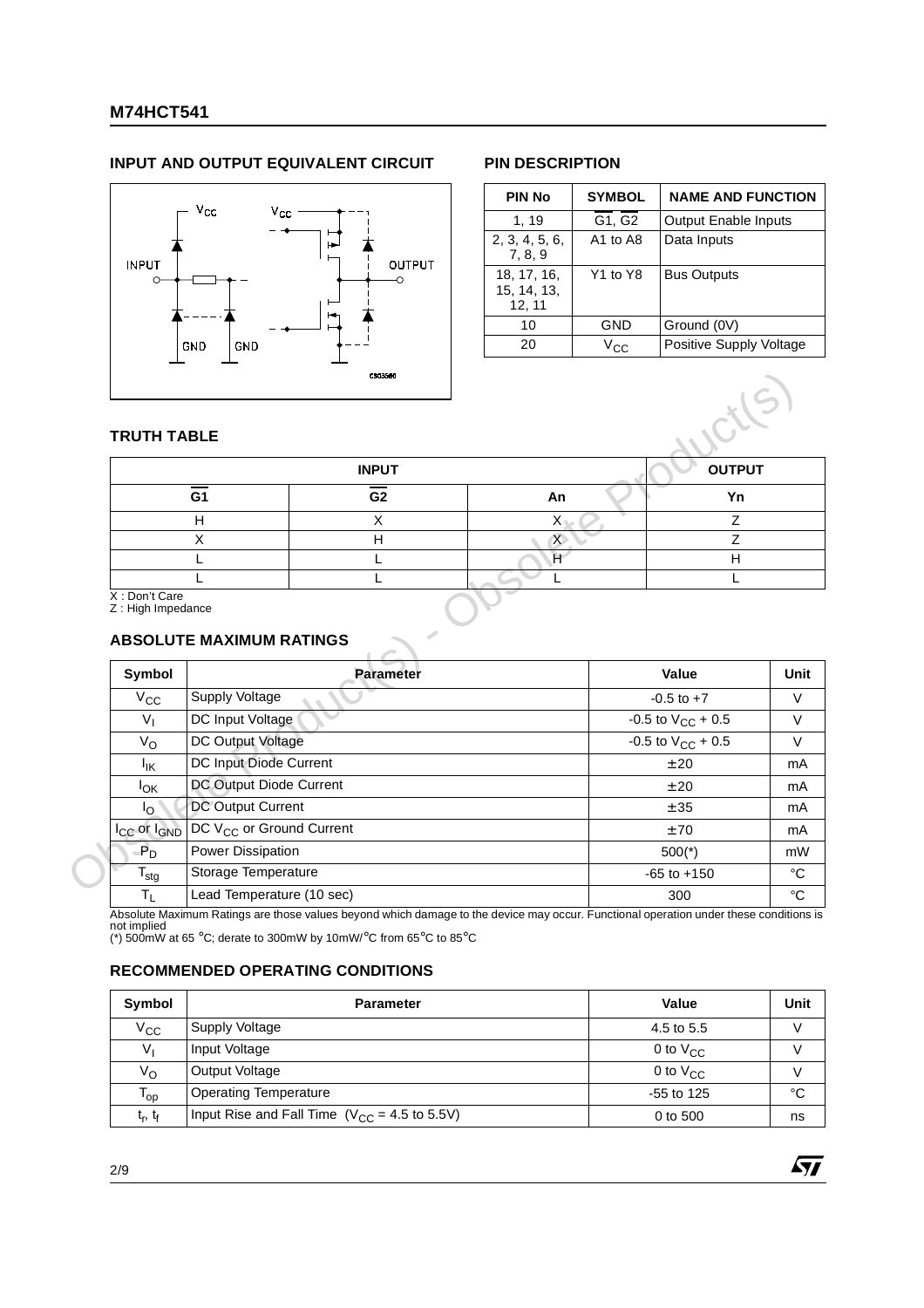### **DC SPECIFICATIONS**

|                                         |                                                                          |                  |               | <b>Test Condition</b>                                                                         |             |                             |             | Value       |                     |             |                      |  |
|-----------------------------------------|--------------------------------------------------------------------------|------------------|---------------|-----------------------------------------------------------------------------------------------|-------------|-----------------------------|-------------|-------------|---------------------|-------------|----------------------|--|
| Symbol                                  | Parameter                                                                | $V_{CC}$         |               |                                                                                               |             | $T_A = 25^{\circ}C$         |             |             | -40 to 85°C         |             | -55 to 125°C         |  |
|                                         |                                                                          | (V)              |               |                                                                                               | Min.        | Typ.                        | Max.        | Min.        | Max.                | Min.        | Max.                 |  |
| V <sub>IH</sub>                         | High Level Input<br>Voltage                                              | 4.5<br>to<br>5.5 |               |                                                                                               | 2.0         |                             |             | 2.0         |                     | 2.0         |                      |  |
| $V_{IL}$                                | Low Level Input<br>Voltage                                               | 4.5<br>to<br>5.5 |               |                                                                                               |             |                             | 0.8         |             | 0.8                 |             | 0.8                  |  |
| $V_{OH}$                                | <b>High Level Output</b><br>Voltage                                      | 4.5              |               | $I_{O} = -20 \mu A$<br>$IO=-6.0$ mA                                                           | 4.4<br>4.18 | 4.5<br>4.31                 |             | 4.4<br>4.13 |                     | 4.4<br>4.10 |                      |  |
| $V_{OL}$                                | Low Level Output<br>Voltage                                              | 4.5              |               | $I_{O} = 20 \mu A$<br>$I_0 = 6.0$ mA                                                          |             | 0.0<br>0.17                 | 0.1<br>0.26 |             | 0.1<br>0.33         |             | 0.1<br>0.40          |  |
| $\mathbf{I}_{\mathbf{I}}$               | Input Leakage<br>Current                                                 | 5.5              |               | $V_1 = V_{CC}$ or GND                                                                         |             |                             | $\pm$ 0.1   |             | ±1                  |             | $\pm$ 1              |  |
| $I_{OZ}$                                | High Impedance<br>Output Leakage<br>Current                              | 5.5              |               | $V_I = V_{IH}$ or $V_{IL}$<br>$V_O = V_{CC}$ or GND                                           |             |                             | $\pm$ 0.5   |             | ± 5                 |             | ± 10                 |  |
| $I_{\rm CC}$                            | Quiescent Supply<br>Current                                              | 5.5              |               | $V_1 = V_{CC}$ or GND                                                                         |             |                             | 4           |             | 40                  |             | 80                   |  |
| $\Delta I_{\rm CC}$                     | <b>Additional Worst</b><br>Case Supply<br>Current                        | 5.5              |               | Per Input pin<br>$V_1 = 0.5V$ or<br>$V_1 = 2.4V$<br>Other Inputs at<br>V <sub>CC</sub> or GND |             |                             | 2.0         |             | 2.9                 |             | 3.0                  |  |
|                                         | AC ELECTRICAL CHARACTERISTICS ( $C_L$ = 50 pF, Input $t_r = t_f = 6$ ns) |                  |               |                                                                                               |             |                             |             |             |                     |             |                      |  |
|                                         |                                                                          |                  |               | <b>Test Condition</b>                                                                         |             |                             |             | Value       |                     |             |                      |  |
| Symbol                                  | <b>Parameter</b>                                                         | $V_{CC}$<br>(V)  | $C_L$<br>(pF) |                                                                                               | Min.        | $T_A = 25^{\circ}C$<br>Typ. | Max.        | Min.        | -40 to 85°C<br>Max. | Min.        | -55 to 125°C<br>Max. |  |
| <b>t<sub>TLH</sub></b> t <sub>THL</sub> | <b>Output Transition</b><br>Time                                         | 4.5              | 50            |                                                                                               |             | 6                           | 12          |             | 15                  |             | 18                   |  |
| t <sub>PLH</sub> t <sub>PHL</sub>       | <b>Propagation Delay</b><br>Time                                         | 4.5<br>4.5       | 50<br>150     |                                                                                               |             | 14<br>18                    | 23<br>28    |             | 29<br>35            |             | 35<br>42             |  |
| t <sub>PZL</sub> t <sub>PZH</sub>       | Output Enable<br>Time                                                    | 4.5<br>4.5       | 50<br>150     | $R_L = 1 K\Omega$                                                                             |             | 18<br>22                    | 30<br>34    |             | 38<br>43            |             | 45<br>51             |  |
| t <sub>PLZ</sub> t <sub>PHZ</sub>       | Output Disable<br>Time                                                   | 4.5              | 50            | $R_L = 1 K\Omega$                                                                             |             | 19                          | 27          |             | 34                  |             | 41                   |  |

# $\texttt{AC ELECTRICAL CHARACTERISTICS}$  (C<sub>L</sub> = 50 pF, Input t<sub>r</sub> = t<sub>f</sub> = 6ns)

|                                   |                                  | <b>Test Condition</b> |                |                      | Value |                     |      |      |                        |      |                         |      |
|-----------------------------------|----------------------------------|-----------------------|----------------|----------------------|-------|---------------------|------|------|------------------------|------|-------------------------|------|
| Symbol                            | <b>Parameter</b>                 | $V_{\rm CC}$          | c <sub>L</sub> |                      |       | $T_A = 25^{\circ}C$ |      |      | -40 to 85 $^{\circ}$ C |      | -55 to 125 $^{\circ}$ C | Unit |
|                                   |                                  | (V)                   | (pF)           |                      | Min.  | Typ.                | Max. | Min. | Max.                   | Min. | Max.                    |      |
| <sup>t</sup> TLH <sup>t</sup> THL | <b>Output Transition</b><br>Time | 4.5                   | 50             |                      |       | 6                   | 12   |      | 15                     |      | 18                      | ns   |
| t <sub>PLH</sub> t <sub>PHL</sub> | Propagation Delay                | 4.5                   | 50             |                      |       | 14                  | 23   |      | 29                     |      | 35                      |      |
|                                   | Time                             | 4.5                   | 150            |                      |       | 18                  | 28   |      | 35                     |      | 42                      | ns   |
| t <sub>PZL</sub> t <sub>PZH</sub> | Output Enable                    | 4.5                   | 50             | $R_1 = 1 K\Omega$    |       | 18                  | 30   |      | 38                     |      | 45                      |      |
|                                   | Time                             | 4.5                   | 150            |                      |       | 22                  | 34   |      | 43                     |      | 51                      | ns   |
| t <sub>PLZ</sub> t <sub>PHZ</sub> | <b>Output Disable</b><br>Time    | 4.5                   | 50             | $R_1 = 1$ K $\Omega$ |       | 19                  | 27   |      | 34                     |      | 41                      | ns   |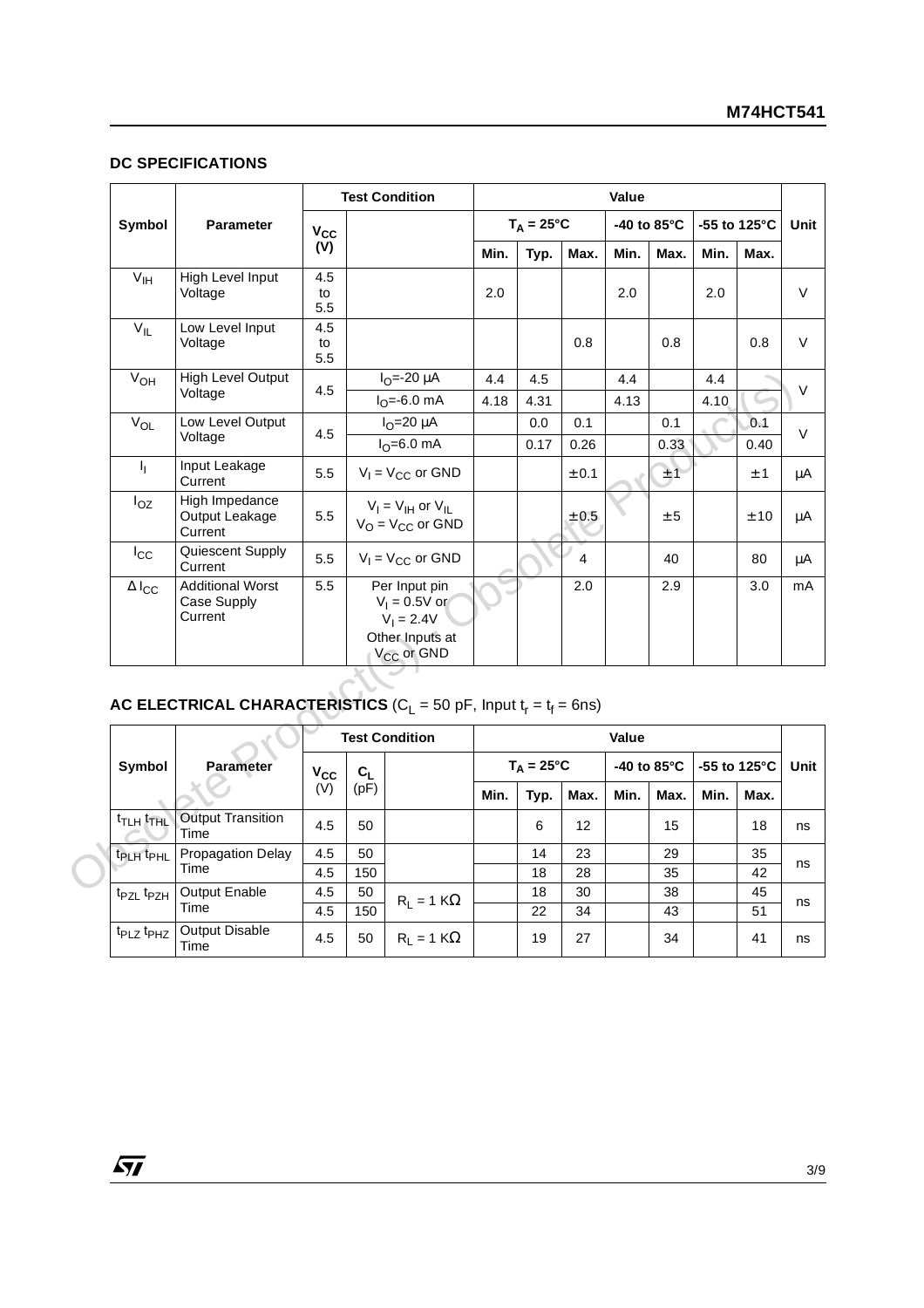### **CAPACITIVE CHARACTERISTICS**

|          |                                        |                            | <b>Test Condition</b> |  | Value |                     |      |      |      |      |                            |      |
|----------|----------------------------------------|----------------------------|-----------------------|--|-------|---------------------|------|------|------|------|----------------------------|------|
| Symbol   | <b>Parameter</b>                       | $\mathsf{v}_{\mathsf{cc}}$ |                       |  |       | $T_A = 25^{\circ}C$ |      |      |      |      | -40 to 85°C   -55 to 125°C | Unit |
|          |                                        | $\overline{\text{(V)}}$    |                       |  | Min.  | Typ.                | Max. | Min. | Max. | Min. | Max.                       |      |
| $C_{IN}$ | Input Capacitance                      | 5.0                        |                       |  |       | 5                   | 10   |      | 10   |      | 10                         | pF   |
| $C_{PD}$ | Power Dissipation<br>Capacitance (note | 5.0                        |                       |  |       | 34                  |      |      |      |      |                            | рF   |

1) C<sub>PD</sub> is defined as the value of the IC's internal equivalent capacitance which is calculated from the operating current consumption without<br>load. (Refer to Test Circuit). Average operating current can be obtained by th

### **TEST CIRCUIT**



t<sub>PZH</sub>, t<sub>PHZ</sub> GND

 $C_L$  = 50pF/150pF or equivalent (includes jig and probe capacitance)

 $R_1$  = 1KΩ or equivalent

 $R_T = Z_{\text{OUT}}$  of pulse generator (typically 50 $\Omega$ )

57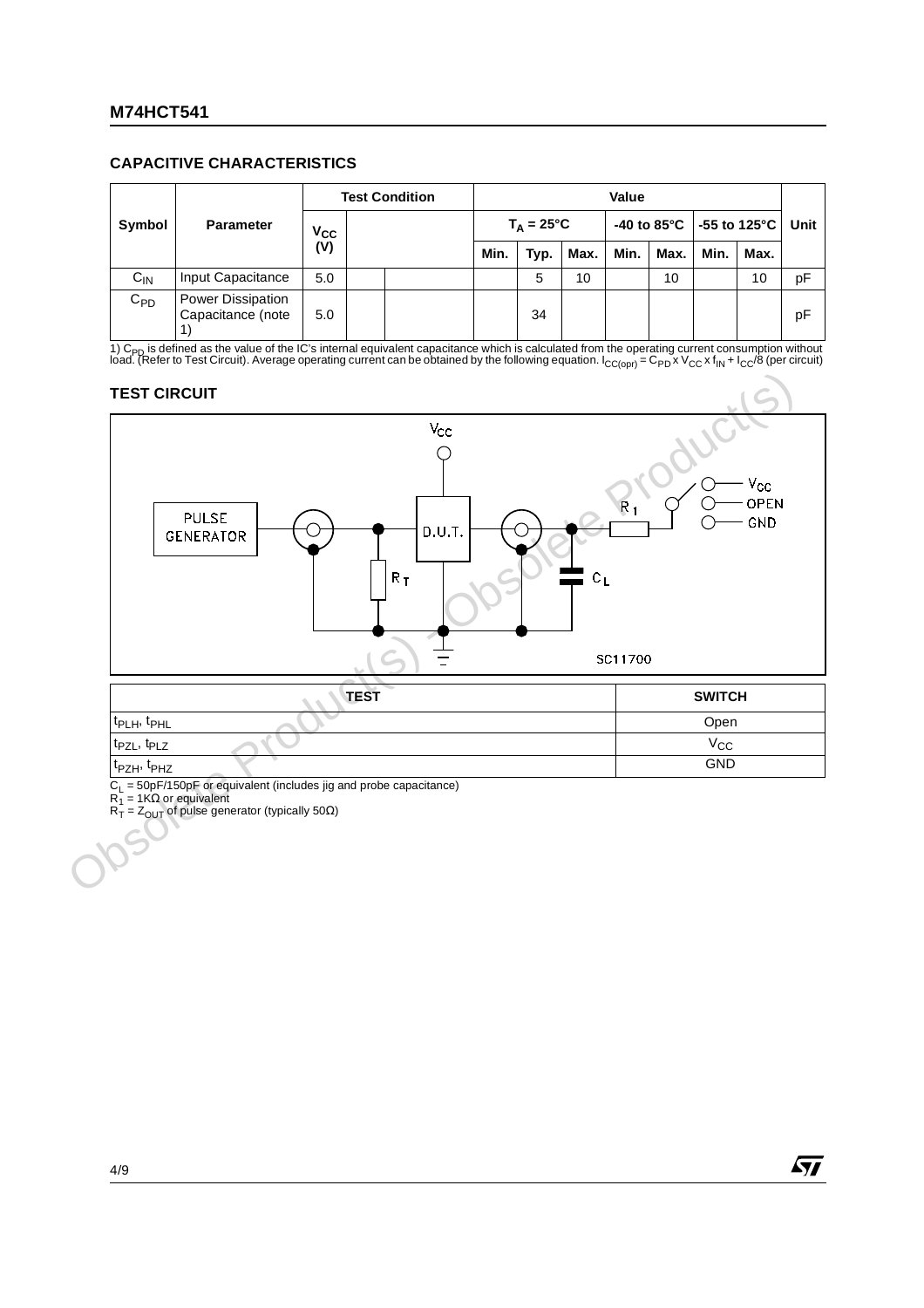

**WAVEFORM 1: PROPAGATION DELAY TIMES** (f=1MHz; 50% duty cycle)



 $\sqrt{27}$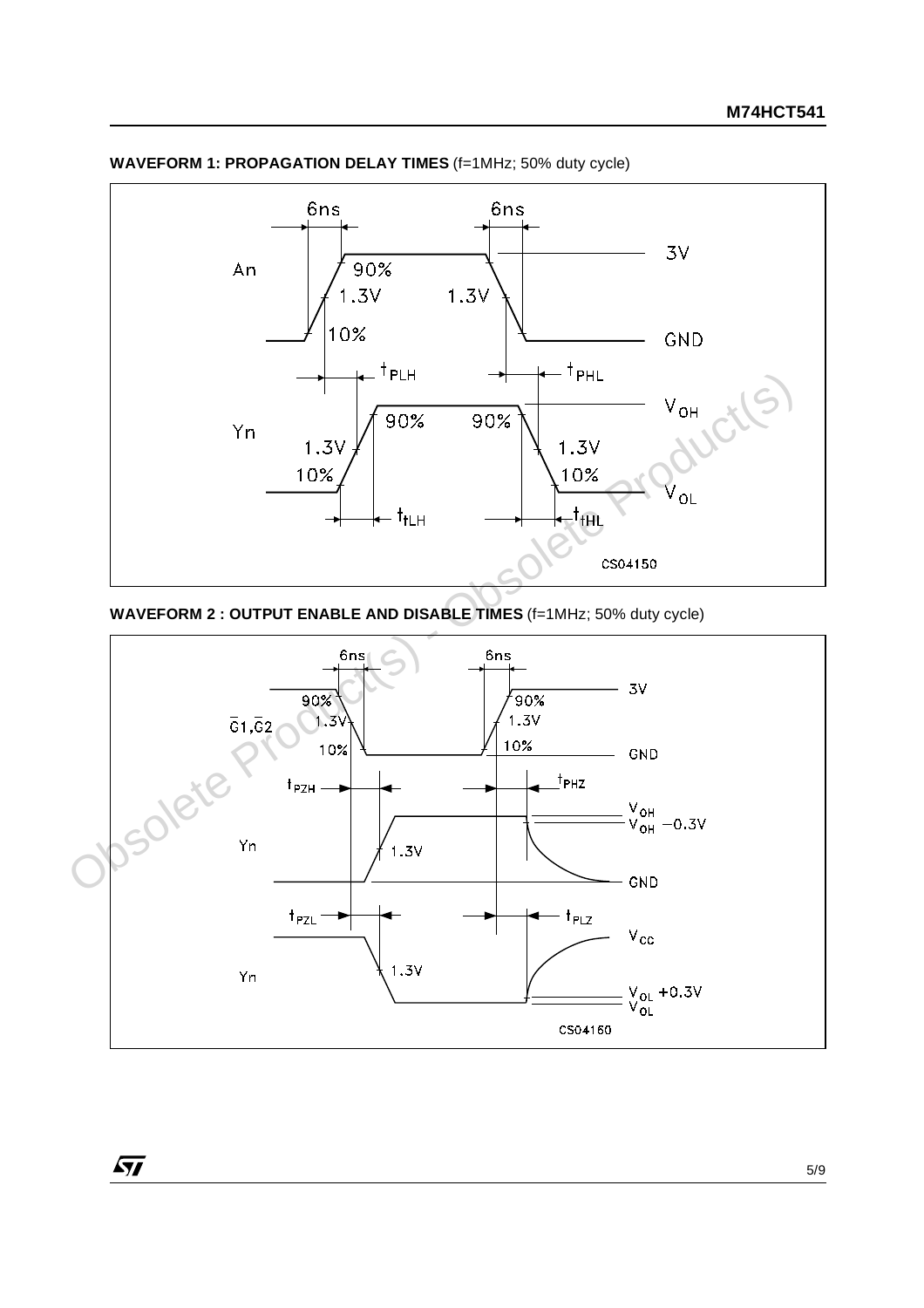$\Gamma$ 

|                |       | Plastic DIP-20 (0.25) MECHANICAL DATA |                                                                                                                                                                                                                                        |       |       |       |
|----------------|-------|---------------------------------------|----------------------------------------------------------------------------------------------------------------------------------------------------------------------------------------------------------------------------------------|-------|-------|-------|
| DIM.           |       | mm.                                   |                                                                                                                                                                                                                                        |       | inch  |       |
|                | MIN.  | <b>TYP</b>                            | MAX.                                                                                                                                                                                                                                   | MIN.  | TYP.  | MAX.  |
| a <sub>1</sub> | 0.254 |                                       |                                                                                                                                                                                                                                        | 0.010 |       |       |
| B              | 1.39  |                                       | 1.65                                                                                                                                                                                                                                   | 0.055 |       | 0.065 |
| $\mathsf b$    |       | 0.45                                  |                                                                                                                                                                                                                                        |       | 0.018 |       |
| b1             |       | 0.25                                  |                                                                                                                                                                                                                                        |       | 0.010 |       |
| D              |       |                                       | 25.4                                                                                                                                                                                                                                   |       |       | 1.000 |
| E              |       | 8.5                                   |                                                                                                                                                                                                                                        |       | 0.335 |       |
| ${\bf e}$      |       | 2.54                                  |                                                                                                                                                                                                                                        |       | 0.100 |       |
| e3             |       | 22.86                                 |                                                                                                                                                                                                                                        |       | 0.900 |       |
| F              |       |                                       | 7.1                                                                                                                                                                                                                                    |       |       | 0.280 |
| ı              |       |                                       | 3.93                                                                                                                                                                                                                                   |       |       | 0.155 |
| L              |       | 3.3                                   |                                                                                                                                                                                                                                        |       | 0.130 |       |
| $\mathsf Z$    |       |                                       | s de la provincia de la provincia de la provincia de la provincia de la provincia de la provincia de la provincia de la provincia de la provincia de la provincia de la provincia de la provincia de la provincia de la provin<br>1.34 |       |       | 0.053 |





٦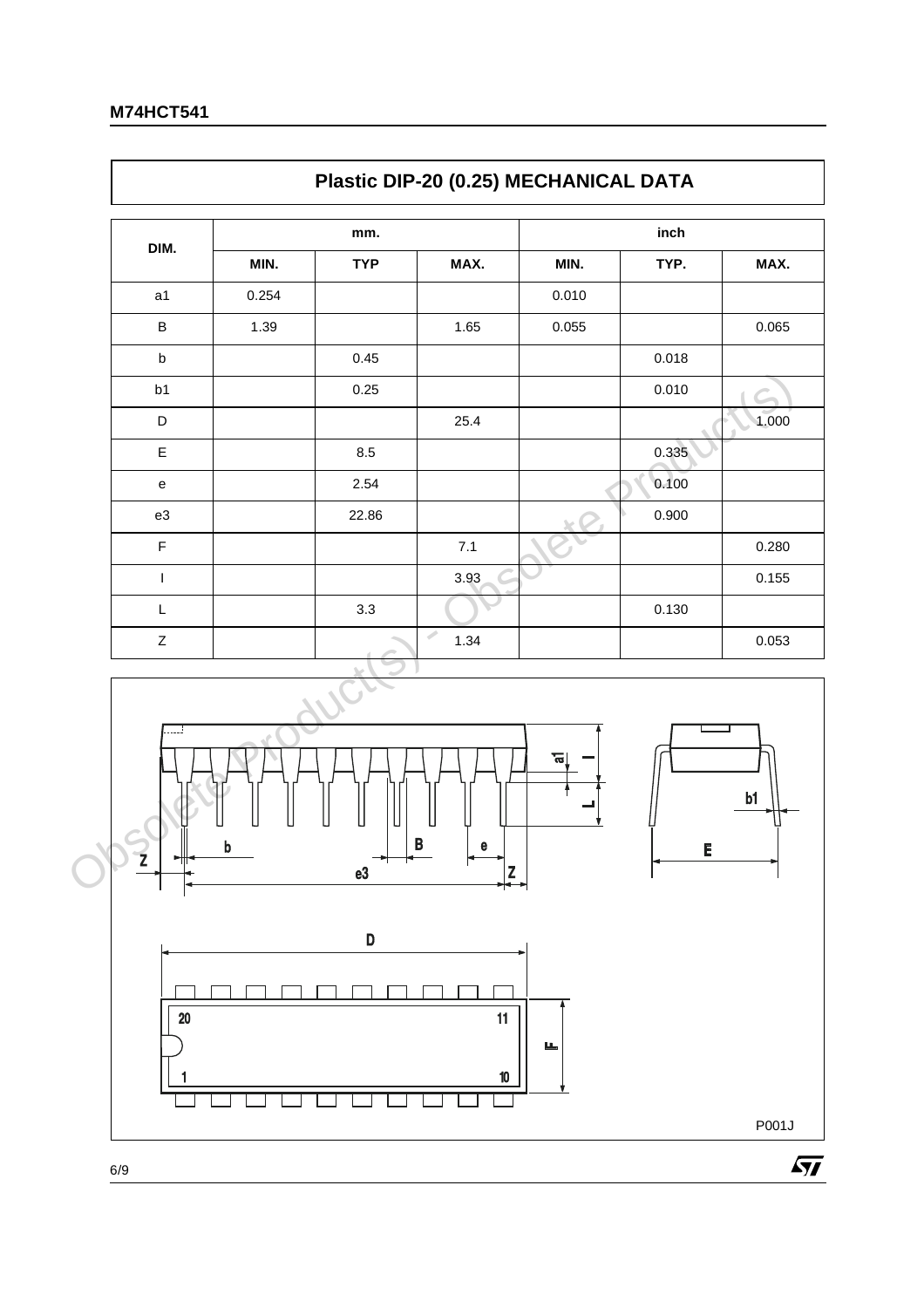| <b>TYP</b><br>MAX.<br>TYP.<br>MIN.<br>MIN.<br>$\mathsf{A}$<br>2.65<br>0.2<br>a1<br>0.1<br>0.004<br>a2<br>2.45<br>0.014<br>$\sf b$<br>0.35<br>0.49<br>b1<br>0.23<br>0.32<br>0.009<br>$\mathbf C$<br>$0.5\,$<br>0.020<br>45° (typ.)<br>c1<br>D<br>0.496<br>12.60<br>13.00<br>$\mathsf E$<br>0.393<br>10.00<br>10.65<br>1.27<br>0.050<br>$\mathsf{e}% _{0}\left( \mathsf{e}\right)$<br>11.43<br>0.450<br>e3<br>$\mathsf F$<br>0.291<br>7.40<br>7.60<br>$\mathsf{L}% _{0}\left( \mathsf{L}_{0}\right) ^{\ast }=\mathsf{L}_{0}\left( \mathsf{L}_{0}\right) ^{\ast }$<br>0.50<br>1.27<br>0.020<br>0.75<br>M<br>$\overline{\phantom{a}}$<br>$\mathsf S$<br>$8^\circ$ (max.)<br>$\ddot{\phantom{0}}$ |      | mm. | inch |  |              |  |
|----------------------------------------------------------------------------------------------------------------------------------------------------------------------------------------------------------------------------------------------------------------------------------------------------------------------------------------------------------------------------------------------------------------------------------------------------------------------------------------------------------------------------------------------------------------------------------------------------------------------------------------------------------------------------------------------|------|-----|------|--|--------------|--|
|                                                                                                                                                                                                                                                                                                                                                                                                                                                                                                                                                                                                                                                                                              | DIM. |     |      |  | MAX.         |  |
|                                                                                                                                                                                                                                                                                                                                                                                                                                                                                                                                                                                                                                                                                              |      |     |      |  | 0.104        |  |
|                                                                                                                                                                                                                                                                                                                                                                                                                                                                                                                                                                                                                                                                                              |      |     |      |  | 0.008        |  |
|                                                                                                                                                                                                                                                                                                                                                                                                                                                                                                                                                                                                                                                                                              |      |     |      |  | 0.096        |  |
|                                                                                                                                                                                                                                                                                                                                                                                                                                                                                                                                                                                                                                                                                              |      |     |      |  | 0.019        |  |
|                                                                                                                                                                                                                                                                                                                                                                                                                                                                                                                                                                                                                                                                                              |      |     |      |  | 0.012        |  |
|                                                                                                                                                                                                                                                                                                                                                                                                                                                                                                                                                                                                                                                                                              |      |     |      |  | $\mathbb{D}$ |  |
|                                                                                                                                                                                                                                                                                                                                                                                                                                                                                                                                                                                                                                                                                              |      |     |      |  |              |  |
|                                                                                                                                                                                                                                                                                                                                                                                                                                                                                                                                                                                                                                                                                              |      |     |      |  | 0.512        |  |
|                                                                                                                                                                                                                                                                                                                                                                                                                                                                                                                                                                                                                                                                                              |      |     |      |  | 0.419        |  |
|                                                                                                                                                                                                                                                                                                                                                                                                                                                                                                                                                                                                                                                                                              |      |     |      |  |              |  |
|                                                                                                                                                                                                                                                                                                                                                                                                                                                                                                                                                                                                                                                                                              |      |     |      |  |              |  |
|                                                                                                                                                                                                                                                                                                                                                                                                                                                                                                                                                                                                                                                                                              |      |     |      |  | 0.300        |  |
|                                                                                                                                                                                                                                                                                                                                                                                                                                                                                                                                                                                                                                                                                              |      |     |      |  | 0.050        |  |
|                                                                                                                                                                                                                                                                                                                                                                                                                                                                                                                                                                                                                                                                                              |      |     |      |  | 0.029        |  |
|                                                                                                                                                                                                                                                                                                                                                                                                                                                                                                                                                                                                                                                                                              |      |     |      |  |              |  |
| പ്പ<br>b<br>e<br>ਛ                                                                                                                                                                                                                                                                                                                                                                                                                                                                                                                                                                                                                                                                           |      |     |      |  | $\mathbf{z}$ |  |

# **SO-20 MECHANICAL DATA**



7/9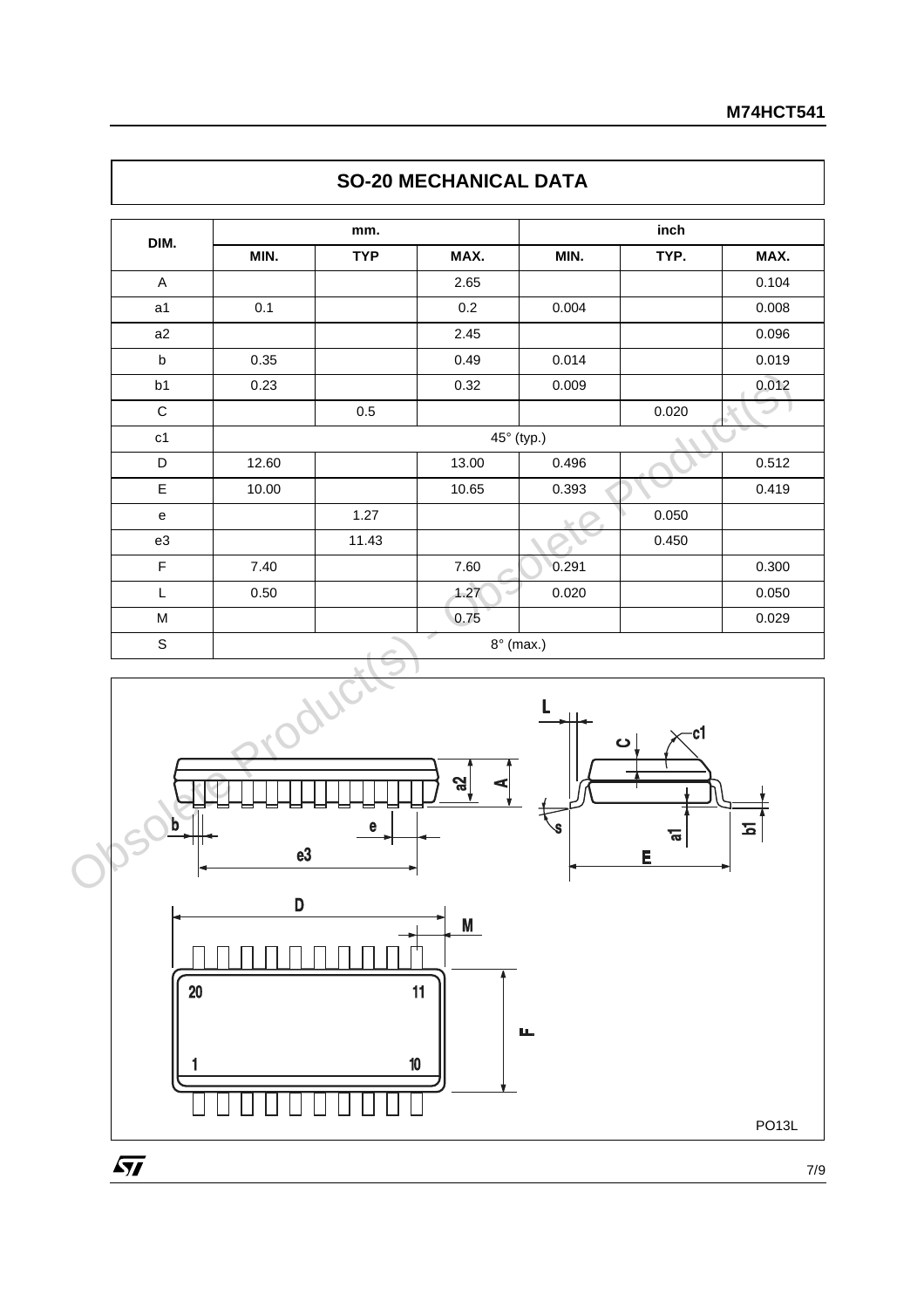$\mathsf{r}$ 

| <b>TYP</b><br>$\mathbf{1}$<br>$6.5\,$<br>6.4<br>4.4 | MAX.<br>$1.2$<br>0.15<br>1.05<br>$0.30\,$<br>0.20<br>$6.6\,$<br>$6.6\,$<br>4.48 | MIN.<br>0.002<br>0.031<br>0.007<br>0.004<br>0.252<br>0.244 | TYP.<br>0.004<br>0.039<br>0.256<br>0.252 | MAX.           |
|-----------------------------------------------------|---------------------------------------------------------------------------------|------------------------------------------------------------|------------------------------------------|----------------|
|                                                     |                                                                                 |                                                            |                                          | 0.047          |
|                                                     |                                                                                 |                                                            |                                          | 0.006          |
|                                                     |                                                                                 |                                                            |                                          | 0.041<br>0.012 |
|                                                     |                                                                                 |                                                            |                                          |                |
|                                                     |                                                                                 |                                                            |                                          | 0.0089         |
|                                                     |                                                                                 |                                                            |                                          | 0.260<br>0.260 |
|                                                     |                                                                                 |                                                            |                                          |                |
|                                                     |                                                                                 |                                                            |                                          |                |
|                                                     |                                                                                 | 0.169                                                      | 0.173                                    | 0.176          |
| $0.65$ BSC                                          |                                                                                 |                                                            | 0.0256 BSC                               |                |
|                                                     | $8^{\circ}$                                                                     | $0^{\circ}$                                                |                                          | $8^{\circ}$    |
| $0.60\,$                                            | ℐ<br>0.75                                                                       | 0.018                                                      | 0.024                                    | 0.030          |
| $\mathsf{e}% _{t}\left( t\right)$                   |                                                                                 | c                                                          | E                                        |                |
|                                                     | $\mathsf D$                                                                     |                                                            |                                          |                |



٦

 $\sqrt{M}$